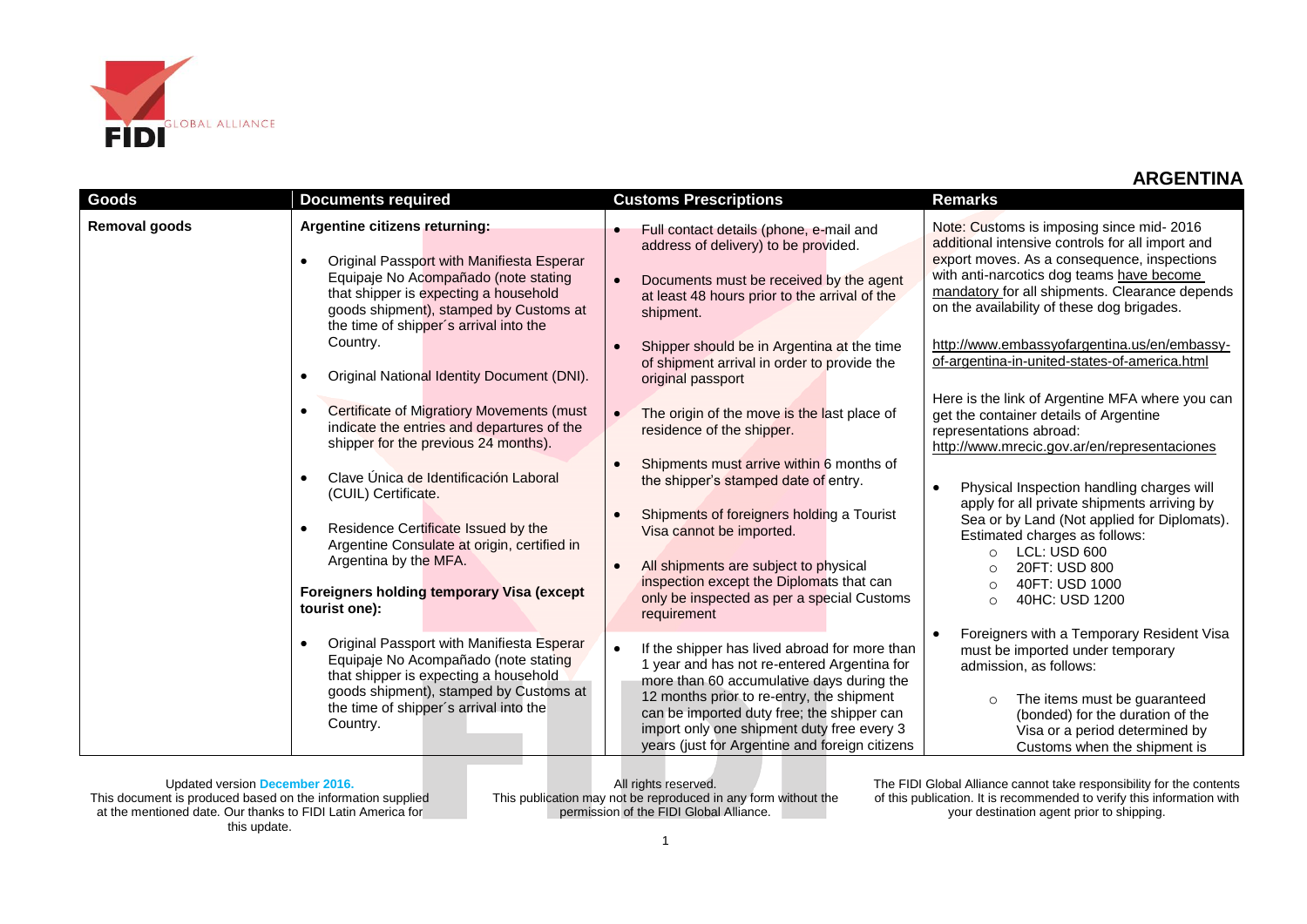

| <b>Goods</b> | <b>Documents required</b>                                     | <b>Customs Prescriptions</b>                                                       | <b>Remarks</b> |                                                                       |
|--------------|---------------------------------------------------------------|------------------------------------------------------------------------------------|----------------|-----------------------------------------------------------------------|
|              |                                                               | holding a Permanent Visa).                                                         |                | released; the Bond must be                                            |
|              | <b>Original National Identity Document (DNI)</b><br>$\bullet$ |                                                                                    |                | renewed before the expiration                                         |
|              | or Visa or Residencia Precaria (temporary                     | If customer has been living abroad for more<br>$\bullet$                           |                | date.                                                                 |
|              | visa) copy (if DNI is unavailable).                           | than 2 years, the shipment can be imported                                         |                |                                                                       |
|              |                                                               | duty free. Customs will not consider how                                           | $\circ$        | The goods must be guaranteed by                                       |
|              | Certificate of Migratory Movements (must                      | many days the customer has accumulated                                             |                | a local insurance company through                                     |
|              | indicate the entries and departures of the                    | in Argentina during the 12 months prior to                                         |                | a Póliza de Caución.                                                  |
|              | shipper for the previous 24 months).                          | re-entry; the shipper can import only one                                          |                |                                                                       |
|              |                                                               | shipment duty free every 7 years (just for                                         | $\circ$        | If at the expiration date of the                                      |
|              | Clave Única de Identificación Laboral                         | Argentine and foreign citizens holding a                                           |                | Guarantee the Visa has not be                                         |
|              | (CUIL) Certificate.                                           | Permanent Visa).                                                                   |                | renewed, the goods must be re-<br>exported before the expiration date |
|              |                                                               |                                                                                    |                | of the Guarantee and the Visa. If a                                   |
|              | Caution Policy issued by a local insurance<br>$\bullet$       | Shippers must declare to Customs officers<br>$\bullet$                             |                | Permanent Residence Visa has                                          |
|              | company.                                                      | upon entry that a shipment is expected and                                         |                | been obtained, the goods must be                                      |
|              |                                                               | a note must be stamped in the Passport                                             |                | nationalized the Guarantee will be                                    |
|              | Diplomats:                                                    | (Diplomats are excluded from this                                                  |                | cancelled without paying taxes or                                     |
|              | Diplomatic Franchise from the Argentine<br>$\bullet$          | requirement).                                                                      |                | duties.                                                               |
|              | Ministry of Foreign Affairs (Diplomats and                    |                                                                                    |                |                                                                       |
|              | military personnel).                                          | Diplomats must present a full copy of the<br>$\bullet$                             | $\Omega$       | The Bond system is applicable for                                     |
|              |                                                               | Passport stamped by the Diplomatic<br>Mission or the official foreign organization |                | all moves arriving by sea, land or                                    |
|              |                                                               | where the shipper is employed.                                                     |                | air.                                                                  |
|              | For any of the cases above:                                   |                                                                                    |                |                                                                       |
|              | Bill of Lading (OBL) / Air Waybill (AWB) /                    | $\bullet$                                                                          | $\circ$        | In the case of air shipments,                                         |
|              | CRT.                                                          | If the shipper's Passport was issued within 1                                      |                | Customs will also allow the                                           |
|              |                                                               | year, a previous Passport must be<br>presented; for citizenship in multiple        |                | importation of Foreigners holding                                     |
|              | Typed packing list. Manuscript are not                        | countries, all Passports must be presented.                                        |                | Temporary Visa by paying taxes                                        |
|              | accepted.                                                     |                                                                                    |                | and duties, 50% on Customs                                            |
|              |                                                               | The Diplomatic Franchise must be provided<br>$\bullet$                             |                | appraisal.                                                            |
|              | Letter authorizing the moving company to<br>٠                 | by the Diplomatic Mission or the Official                                          |                |                                                                       |
|              | perform the import clearance on shipper's                     | Foreign Organization where the shipper is                                          |                |                                                                       |
|              | behalf with signature certified and                           | officially employed.                                                               |                |                                                                       |
|              | legalized. The moving company will                            |                                                                                    |                |                                                                       |
|              | provide the form locally.                                     |                                                                                    |                |                                                                       |

Updated version **December 2016.** This document is produced based on the information supplied at the mentioned date. Our thanks to FIDI Latin America for this update.

All rights reserved. This publication may not be reproduced in any form without the permission of the FIDI Global Alliance.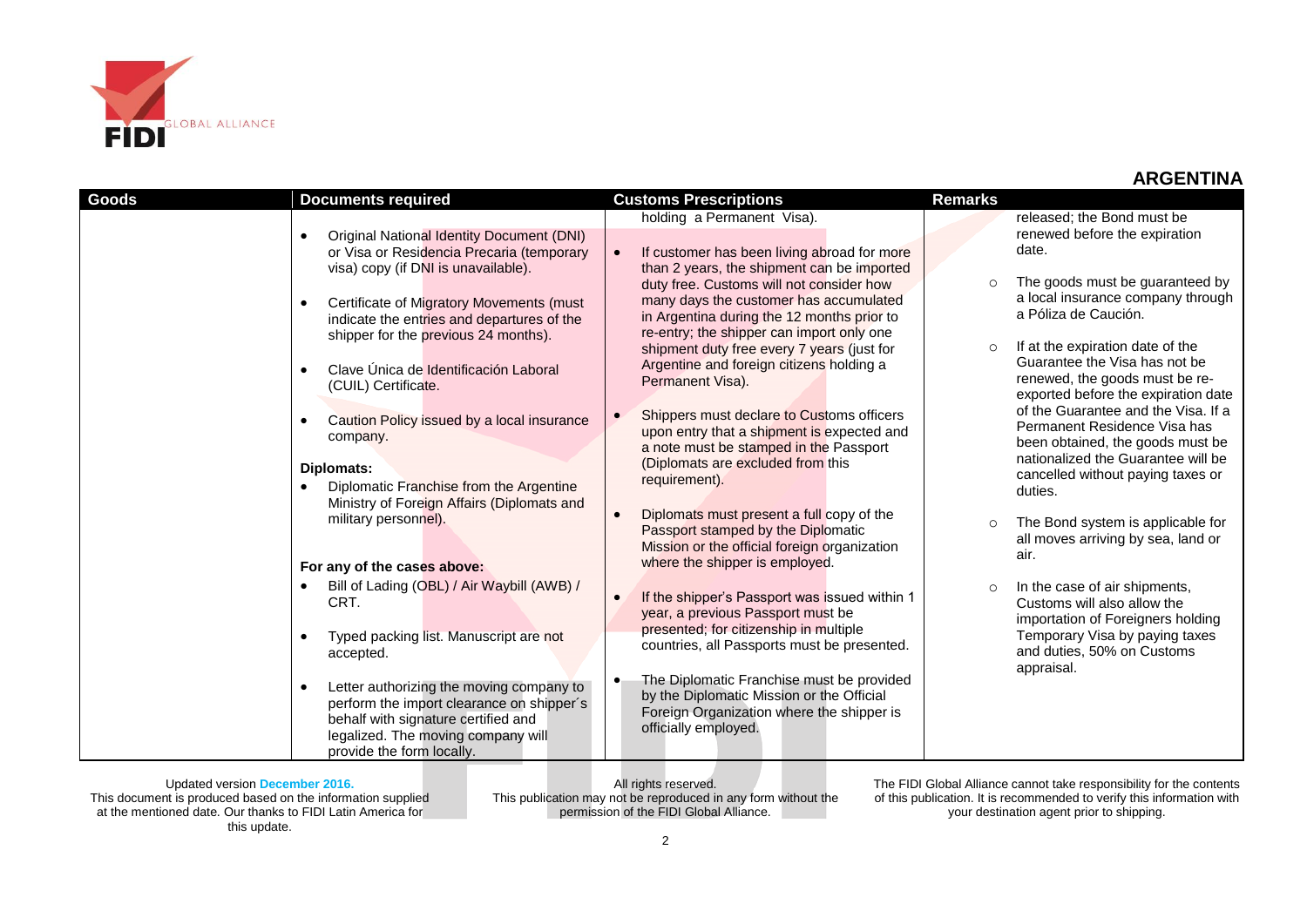

| Goods                              | <b>Documents required</b>                                                                                                                                                                                                                                                                                                                                                                                                                                                                                                                                                                                                                                         | <b>Customs Prescriptions</b>                                                                                                                                                                                                                                                                                                                  | <b>Remarks</b> |
|------------------------------------|-------------------------------------------------------------------------------------------------------------------------------------------------------------------------------------------------------------------------------------------------------------------------------------------------------------------------------------------------------------------------------------------------------------------------------------------------------------------------------------------------------------------------------------------------------------------------------------------------------------------------------------------------------------------|-----------------------------------------------------------------------------------------------------------------------------------------------------------------------------------------------------------------------------------------------------------------------------------------------------------------------------------------------|----------------|
|                                    |                                                                                                                                                                                                                                                                                                                                                                                                                                                                                                                                                                                                                                                                   | All documents not written in Spanish must<br>$\bullet$<br>be translated by an official translator and<br>certified by the Colegio Argentino de<br>Traductores.<br>For foreign diplomats, the importation of<br>$\bullet$<br>alcohol is allowed up to the annual limit<br>imposed by the MFA and the Embassy or<br>Representation's own limit. |                |
| <b>Restricted / Dutiable items</b> | Archaeological or paleontological<br>$\bullet$<br>patrimony (fossils, human remains,<br>collections and sediment geological, etc.).<br>Once admitted to the country, its export will<br>not be permitted.<br>Works of art and monuments of recent<br>$\bullet$<br>antiquity (authorization is required).<br>Wood or items must be treated specifically<br>$\bullet$<br>for pests.<br>Weapons (must be declared and<br>$\bullet$<br>authorized by the Registro Nacional de<br>Armas (RENAR).<br>Alcoholic beverages (up to 30 litres).<br>$\bullet$<br>Items considered for commercial purposes<br>$\bullet$<br>(determined through quantity, quality or<br>type). |                                                                                                                                                                                                                                                                                                                                               |                |

Updated version **December 2016.** This document is produced based on the information supplied at the mentioned date. Our thanks to FIDI Latin America for this update.

All rights reserved. This publication may not be reproduced in any form without the permission of the FIDI Global Alliance.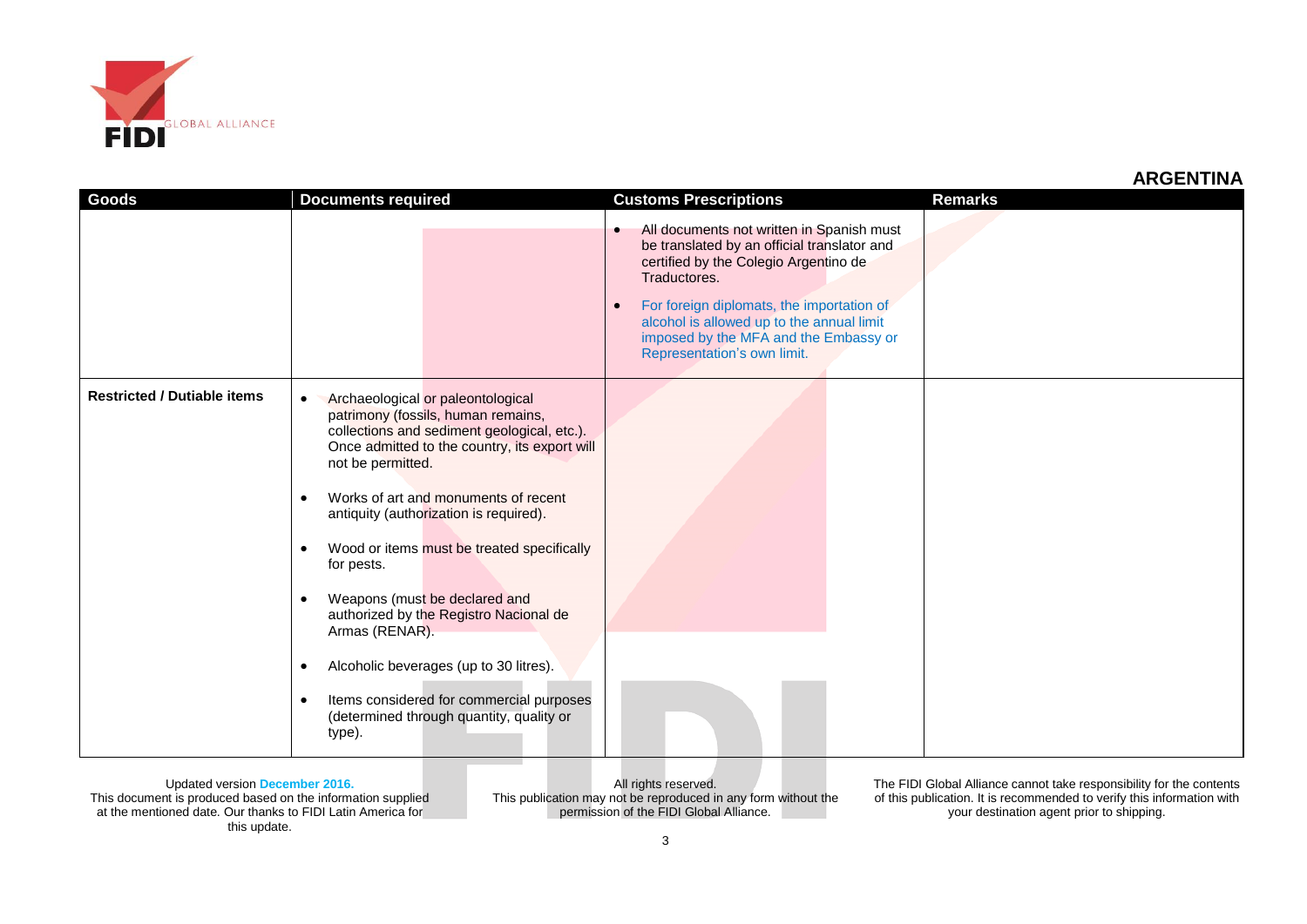

|                         |                                                                                                                                                                                                                                                                                                                                                                                                                                                                                                                                                                                                                                                        |                                                                                                                                                                                                                                                                                                                                                                        | МІЧУЫІ ШІЛ                                                                                                 |
|-------------------------|--------------------------------------------------------------------------------------------------------------------------------------------------------------------------------------------------------------------------------------------------------------------------------------------------------------------------------------------------------------------------------------------------------------------------------------------------------------------------------------------------------------------------------------------------------------------------------------------------------------------------------------------------------|------------------------------------------------------------------------------------------------------------------------------------------------------------------------------------------------------------------------------------------------------------------------------------------------------------------------------------------------------------------------|------------------------------------------------------------------------------------------------------------|
| Goods                   | <b>Documents required</b>                                                                                                                                                                                                                                                                                                                                                                                                                                                                                                                                                                                                                              | <b>Customs Prescriptions</b>                                                                                                                                                                                                                                                                                                                                           | <b>Remarks</b>                                                                                             |
| <b>Prohibited items</b> | Items compromising public, animal, and<br>$\bullet$<br>agricultural health.<br>Organic products (soil, firewood, wood,<br>$\bullet$<br>animal parts, dried insects, etc.).<br>Narcotics or illegal drugs.<br>$\bullet$<br>Pornographic material of any kind.<br>$\bullet$<br>Dangerous, toxic or flammable items.<br>٠<br>Stolen or smuggled items.<br>Currency (actual or counterfeit).<br>Food.<br>$\bullet$<br>Spare parts or parts of any vehicle.<br>Items which contain an internal -<br>combustion or outboard engines.<br>Hover boards.<br>$\bullet$<br>Items that are not considered as part of a<br>$\bullet$<br>move for Argentine Customs. |                                                                                                                                                                                                                                                                                                                                                                        |                                                                                                            |
| <b>Pets</b>             | Veterinary Health Certificate.<br>$\bullet$<br>Vaccination Record.                                                                                                                                                                                                                                                                                                                                                                                                                                                                                                                                                                                     | The Veterinary Health Certificate must be<br>$\bullet$<br>issued within 10 days of arrival and<br>stamped by the nearest Argentine<br>Consulate, if possible.<br>All documents must accompany animal for<br>$\bullet$<br>entry.<br>Dogs and cats arriving from Asia (except<br>$\bullet$<br>Japan) and Africa must obtain a special<br>Import Permit prior to arrival. | This regulation just applies for dogs and cats.<br>For any other animals, please check before<br>shipping. |

Updated version **December 2016.** This document is produced based on the information supplied at the mentioned date. Our thanks to FIDI Latin America for this update.

All rights reserved. This publication may not be reproduced in any form without the permission of the FIDI Global Alliance.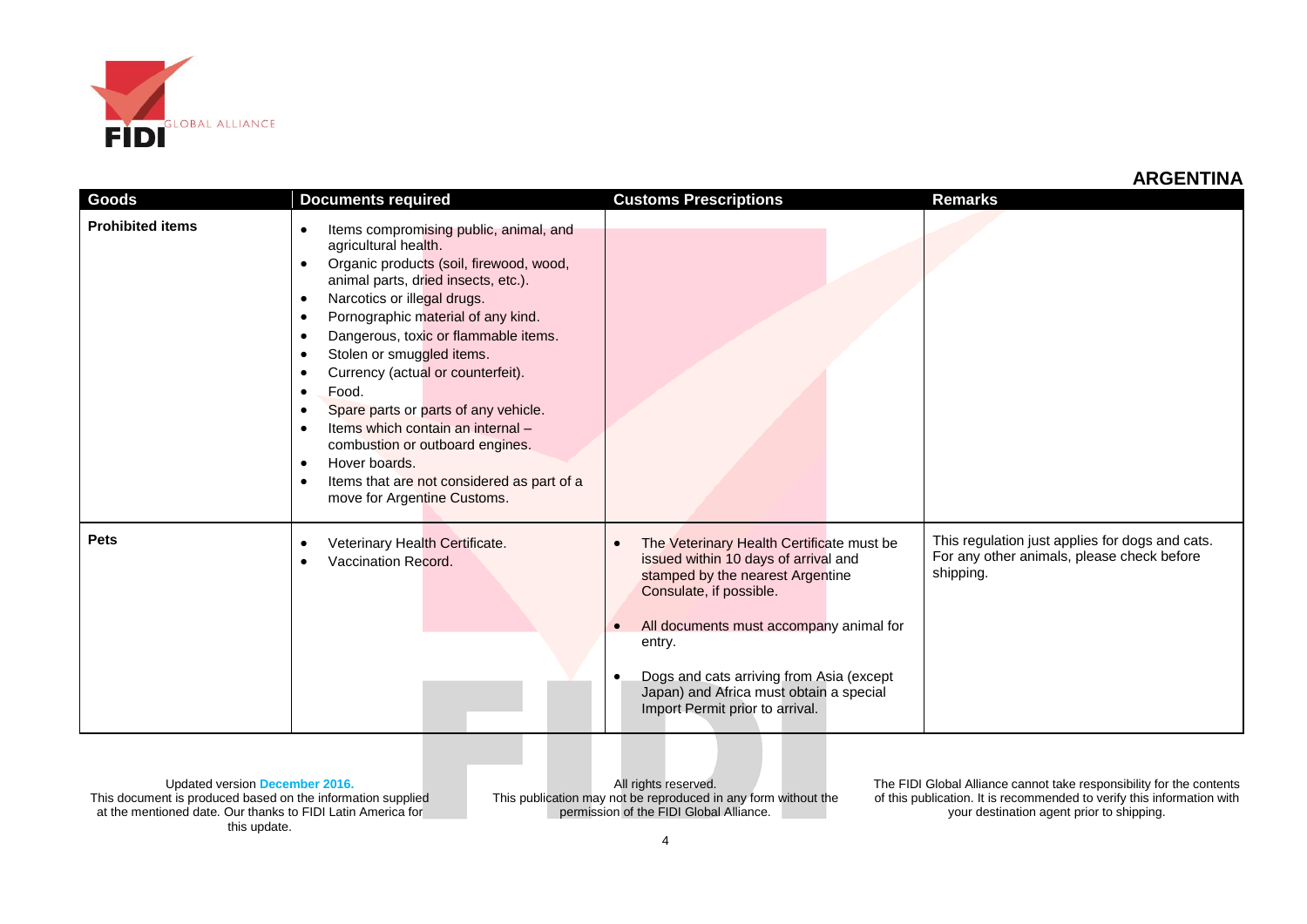

|                       |                                                                                                                                                                                                                                                  |                                                                                                                                                                                                                                                                                                                                                                 | ANULIVIIIVA    |
|-----------------------|--------------------------------------------------------------------------------------------------------------------------------------------------------------------------------------------------------------------------------------------------|-----------------------------------------------------------------------------------------------------------------------------------------------------------------------------------------------------------------------------------------------------------------------------------------------------------------------------------------------------------------|----------------|
| <b>Goods</b>          | <b>Documents required</b>                                                                                                                                                                                                                        | <b>Customs Prescriptions</b>                                                                                                                                                                                                                                                                                                                                    | <b>Remarks</b> |
| <b>Motor vehicles</b> | Argentine citizens returning (including<br>Argentine Diplomats returning):<br>Shipper's original Passport.<br>$\bullet$<br>Residence Certificate issued by the<br>$\bullet$<br>Argentine Consulate at origin.                                    | The vehicle Title must be registered under<br>the shipper's name for at least 3 months<br>prior to departure from the origin country<br>(Not applied for foreign diplomats)<br>Vehicles must arrive within 6 months of<br>shipper's entry date.                                                                                                                 |                |
|                       | Vehicle Title / Documentation.<br>$\bullet$<br>Original Purchase Invoice, certified by the<br>Argentine Consulate at origin country.<br><b>Foreigners holding temporary Visa:</b><br>Shipper's original Passport.                                | The importation of new vehicles is subject to<br>the Ministry of Commerce regulations and is<br>limited to certain types of vehicles.<br>New vehicles cannot be imported as part of<br>$\bullet$<br>the move. Just allowed for Foreign<br><b>Diplomats</b>                                                                                                      |                |
|                       | Vehicle Title / Documentation.<br>$\bullet$<br>Temporary admission forms, completed<br>and signed by shipper (foreigners holding<br>Temporary Visa).<br><b>Foreign Diplomats:</b><br>Diplomatic Franchise (Diplomats and<br>military personnel). | Returning Argentine citizens may import<br>used vehicles only (one car and one<br>motorcycle for each adult member of the<br>family). The importation will be dutiable,<br>except in very specific cases.<br>Foreigners with permanent resident status<br>may import used vehicles only, under the<br>same rules that apply to returning Argentine<br>citizens. |                |
|                       | For any of the cases above:<br>Bill of Lading (OBL) / Air Waybill (AWB).<br>Letter authorizing the moving company to<br>$\bullet$<br>perform the import clearance on shipper's                                                                   | Foreigners with a Temporary Visa may<br>٠<br>import used vehicles under temporary<br>admission and will not be charged duties<br>and taxes. Vehicles are only allowed<br>temporary admission for the duration of the                                                                                                                                            |                |

Updated version **December 2016.** This document is produced based on the information supplied at the mentioned date. Our thanks to FIDI Latin America for this update.

All rights reserved. This publication may not be reproduced in any form without the permission of the FIDI Global Alliance.